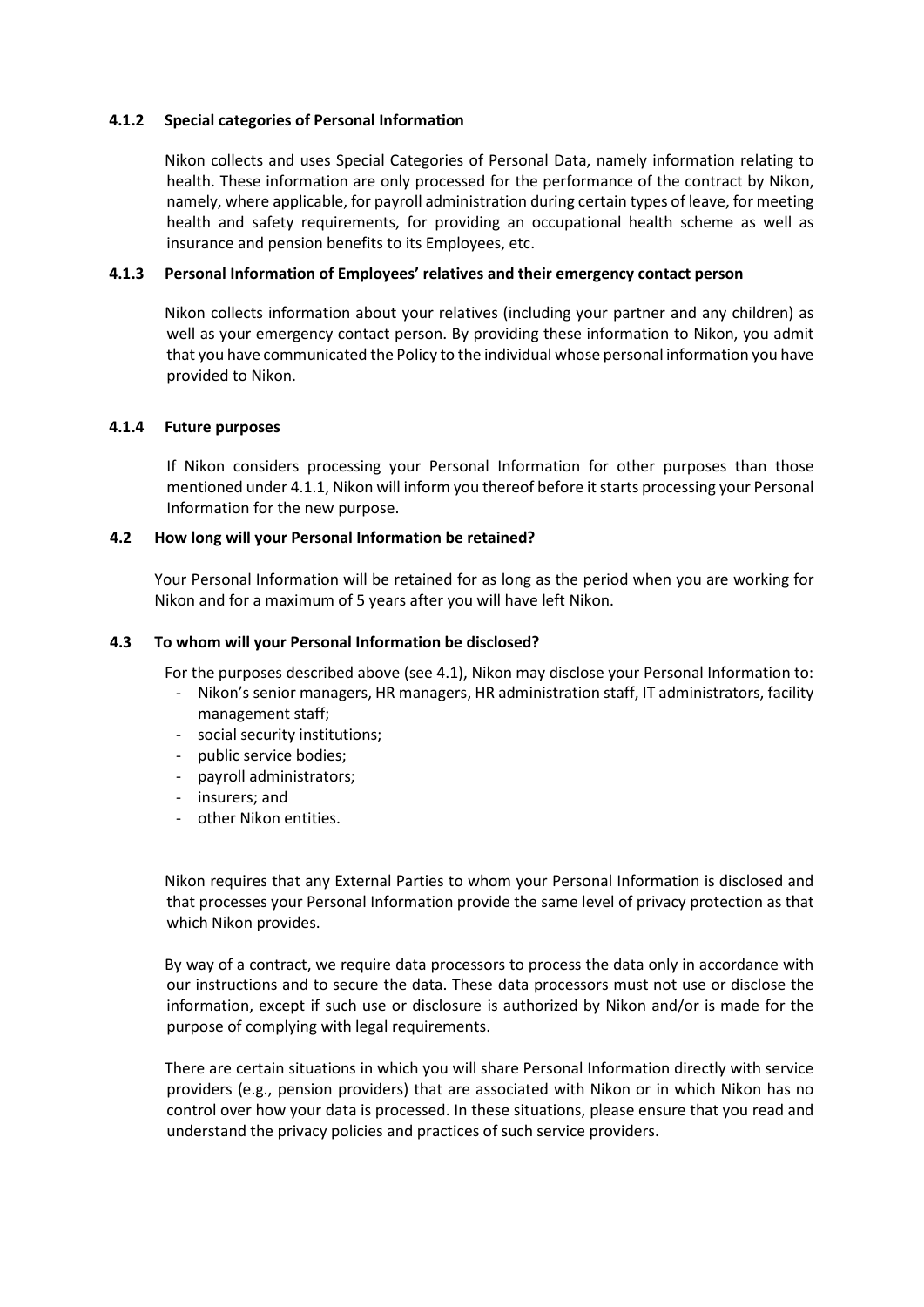#### 4.4 Transfer of Personal Information to a country outside of the European Union

Nikon operates globally, so your Personal Information can be transferred from time to time to other entities of the Nikon group, including to its headquarters in Japan as well as its subsidiaries in the United States of America and Canada.

If your Personal Information is transferred to entities located in countries whose data protection laws are not regarded as having the same level of protection as the level that the European Union gives to privacy and data protection (including, Japan, the United States of America, and Canada), Nikon ensures that necessary guarantees with regard to safeguarding privacy and your data protection are offered by entering into contracts with relevant companies whereby those contracts contain the European Commission-approved standard contractual clauses (SCC). You may obtain a copy of these SCC by sending an email to gdpr.nm@nikon.com

#### 4.5 Security

Nikon implements appropriate physical, administrative, and technical measures, such as anonymizing, encrypting, and accessing verifications that are designed to protect your Personal Information against accidental, unlawful, or unauthorized destruction, loss, alteration, disclosure, access, or use, and all other unlawful forms of processing.

#### 5 YOUR RIGHTS

#### 5.1 What are your rights with regard to Personal Information processing?

You have the right to request access to your Personal Information at any time and request that inaccurate, outdated, or no longer necessary information be corrected, erased, or restricted.

You have the right to seek the following within the limits of the applicable data protection regulations:

- the erasure of your data, especially (i) if the data are no longer necessary to be processed or retained for the purpose described in point 4.1.1, (ii) if you have withdrawn your consent to the data processing and the processing is no longer necessary for the performance of the contract, or (iii) if you object to the processing of your data (see below),
- the restriction of the processing of your data (i) for the time necessary for Nikon to verify the basis of any of your challenge about the accuracy of your data, (ii) if the processing is considered illegal, but you do not want your data to be deleted, (iii) if Nikon no longer needs your data, but you wish that Nikon retain the data for the purposes of determining, exercising, or defending your rights, (iv) if you object to the processing of your data (see below) for the time necessary for Nikon to verify the basis of your request seeking restriction to the data processing.

You have the right to object to Nikon's use of your data at any time on condition that your objection is justified on your own grounds, and such justification is within the limits of applicable data protection regulations.

You have the right to receive your data or have your data transmitted to another data controller in a structured, commonly used, and readable format.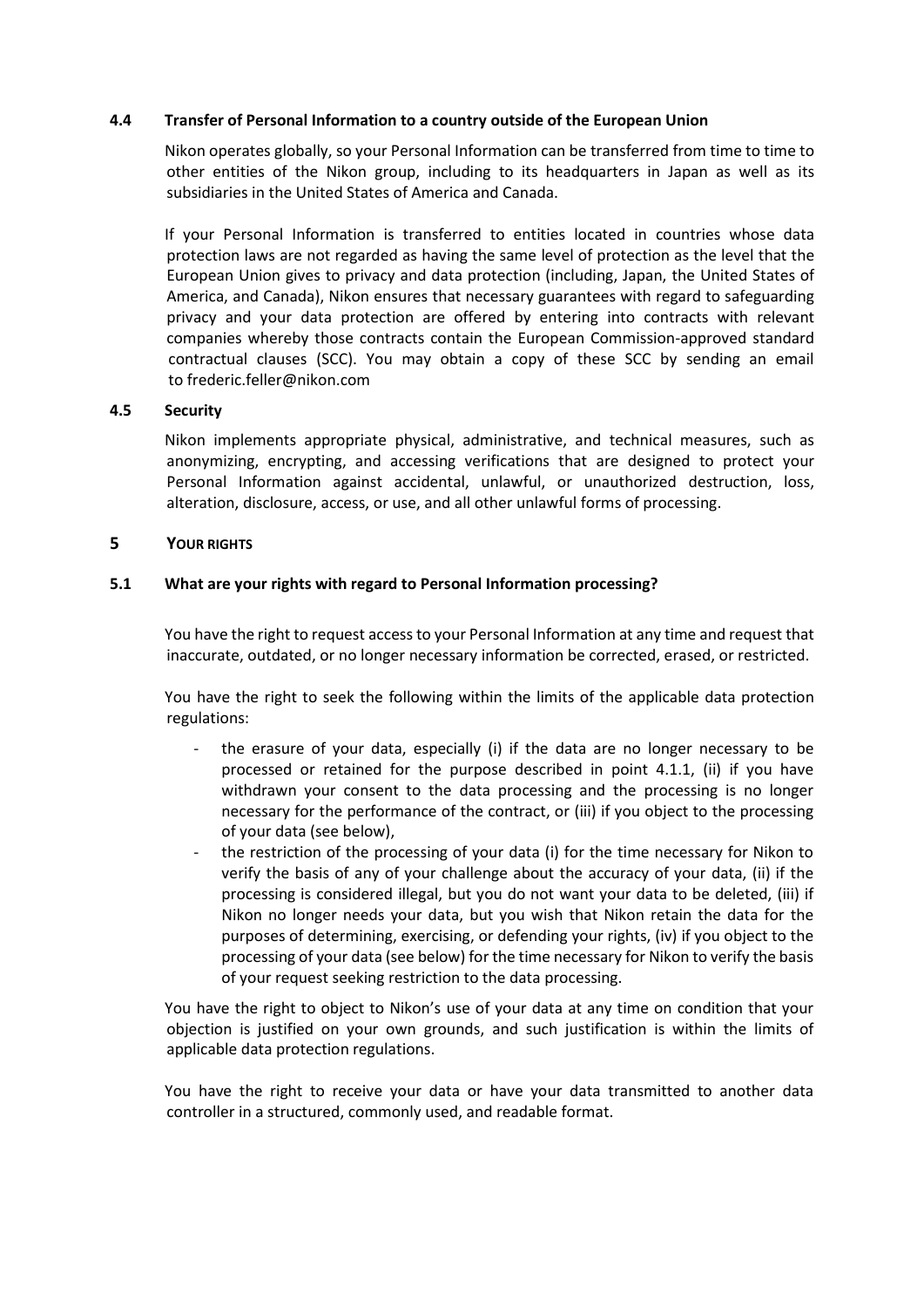# 5.2 How to exercise your rights

You can exercise the rights described above by sending a letter by email to frederic.feller@nikon.com, indicating your decision to exercise any of those rights or by sending us the form that is available on the following URL: https://www.nikonmetrology.com/gdpr. After Nikon has received your letter, it will answer you as soon as possible.

If you are not satisfied with our response to your request with regard to your exercise of those rights, you may file a complaint with the data protection authority in the country where you have your habitual residence, your place of work or where the alleged infringement of your rights occurred. The coordinates of those authorities are described below.

## Belgium

Commission de la protection de la vie privée Rue de la Presse 35 1000 Bruxelles (Brussels) Tel. +32 2 274 48 00 Fax +32 2 274 48 10 e-mail: commission@privacycommission.be Website: http://www.privacycommission.be/

## France

Commission Nationale de l'Informatique et des Libertés - CNIL 8 rue Vivienne, CS 30223 F-75002 Paris, Cedex 02 Tel. +33 1 53 73 22 22 Fax +33 1 53 73 22 00 e-mail: Website: http://www.cnil.fr/

## Germany

Die Bundesbeauftragte für den Datenschutz und die Informationsfreiheit Husarenstraße 30 53117 Bonn Tel. +49 228 997799 0; +49 228 81995 0 Fax +49 228 997799 550; +49 228 81995 550 e-mail: poststelle@bfdi.bund.de Website: http://www.bfdi.bund.de/

# The Netherlands

Autoriteit Persoonsgegevens Prins Clauslaan 60 P.O. Box 93374 2509 AJ Den Haag/The Hague Tel. +31 70 888 8500 Fax +31 70 888 8501 e-mail: info@autoriteitpersoonsgegevens.nl Website: https://autoriteitpersoonsgegevens.nl/nl

# United Kingdom

The Information Commissioner's Office